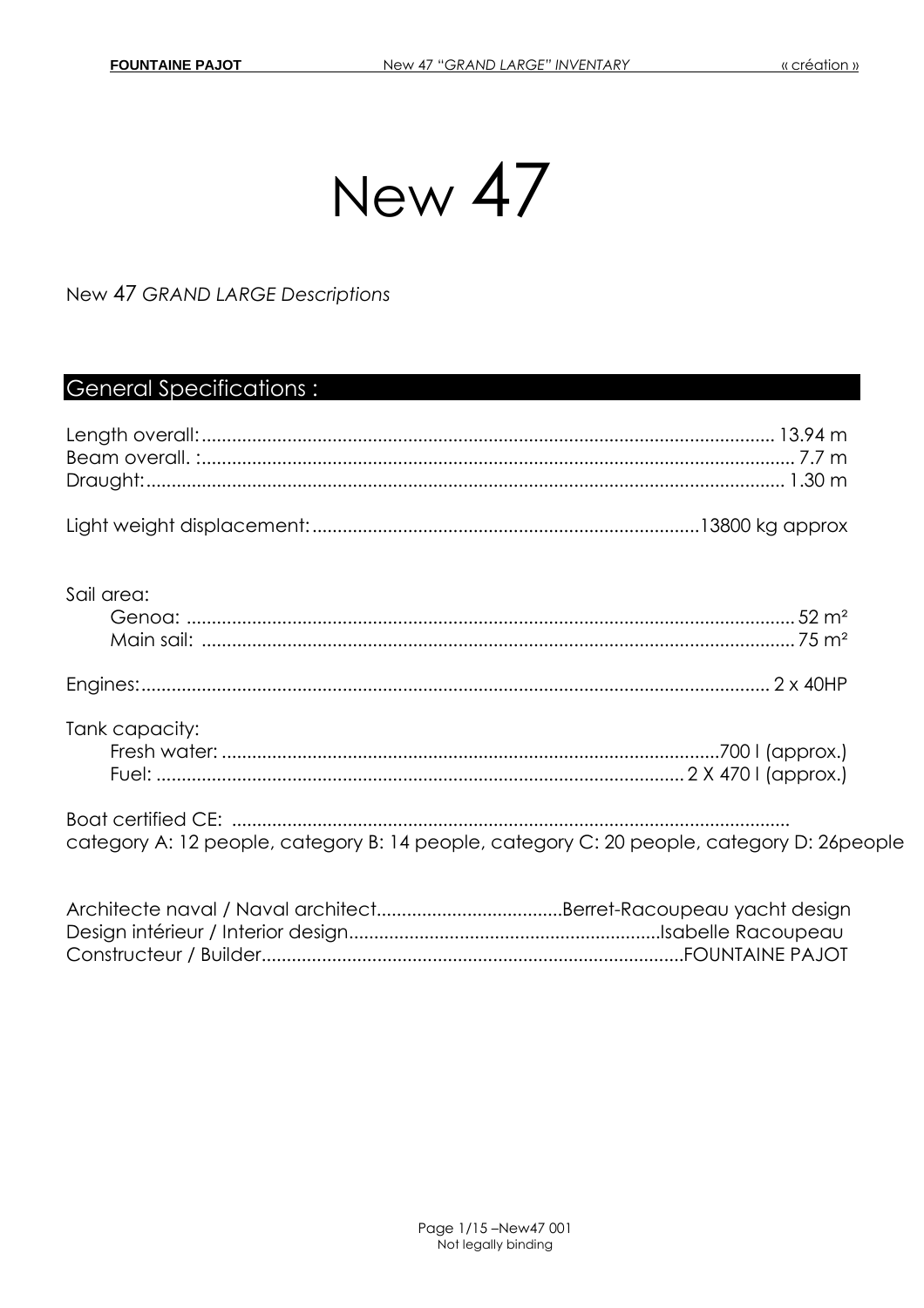| $A-1$ | <b>INTERIOR LAYOUT</b><br>General:  |                                                        |                                              |  |
|-------|-------------------------------------|--------------------------------------------------------|----------------------------------------------|--|
|       | $A - 1 - 1$                         | General characteristics:                               |                                              |  |
| $A-2$ |                                     |                                                        |                                              |  |
|       | Saloon layout :<br>A <sub>2</sub> 1 |                                                        |                                              |  |
|       |                                     | Saloon                                                 |                                              |  |
|       | $A-2-2$                             |                                                        | Galley                                       |  |
|       | $A2$ 3                              | Chart table                                            |                                              |  |
| A-3   |                                     | Aménagement de coque : Version « QUINTET »             |                                              |  |
|       | $A-3-1$                             | Starboard hull: 2 double cabins + 2 bathoorm           |                                              |  |
|       |                                     | $A - 3 - 1.1$                                          | Campanionway                                 |  |
|       |                                     | $A - 3 - 1.2$                                          | Aft cabin                                    |  |
|       |                                     | $A - 3 - 1.3$                                          | Fore and aft bathrooms                       |  |
|       |                                     | $A - 3 - 1.4$                                          | Fore cabin                                   |  |
|       |                                     | $A - 3 - 1.5$                                          | Fore peak                                    |  |
|       | $A - 3 - 2$                         |                                                        | Port hull: 3 double cabins + 3 bathroom      |  |
|       |                                     | $A-3-2.1$                                              | companionway                                 |  |
|       |                                     | $A - 3 - 2.2$                                          | Aft cabin                                    |  |
|       |                                     | $A - 3 - 2.3$                                          | Aft bathroom                                 |  |
|       |                                     | $A - 3 - 2.4$                                          | Central cabin                                |  |
|       |                                     | $A - 3 - 2.5$                                          | Central bathroom                             |  |
|       |                                     | $A - 3 - 2.6$                                          | Fore cabin                                   |  |
|       |                                     | $A - 3 - 2.7$                                          | Fore bathroom                                |  |
|       |                                     | $A-3-2.8$                                              | Fore peak                                    |  |
| $A-4$ |                                     |                                                        | Aménagement de coque : Version « MAESTRO »   |  |
|       | $A - 4 - 1$                         |                                                        | Starboard hull: 2 double cabins + 2 bathoorm |  |
|       |                                     | $A - 4 - 1.1$                                          | Campanionway                                 |  |
|       |                                     | $A - 4 - 1.2$                                          | Aft cabin                                    |  |
|       |                                     | $A - 4 - 1.3$                                          | Fore and aft bathrooms                       |  |
|       |                                     | $A - 4 - 1.4$                                          | Fore cabin                                   |  |
|       |                                     | $A - 4 - 1.5$                                          | Fore peak                                    |  |
|       | $A-4-2$                             | Port hull: 1 owner's suite + 1 double cabin + bathroom |                                              |  |
|       |                                     | $A - 4 - 2.1$                                          | Sleeping area                                |  |
|       |                                     | $A - 4 - 2.2$                                          | Office area                                  |  |
|       |                                     | $A - 4 - 2.3$                                          | <b>Bathroom</b>                              |  |
|       |                                     | $A - 4 - 2.4$                                          | Independent WC                               |  |
|       |                                     | $A - 4 - 2.5$                                          | Fore peak                                    |  |
|       |                                     |                                                        |                                              |  |
|       |                                     |                                                        |                                              |  |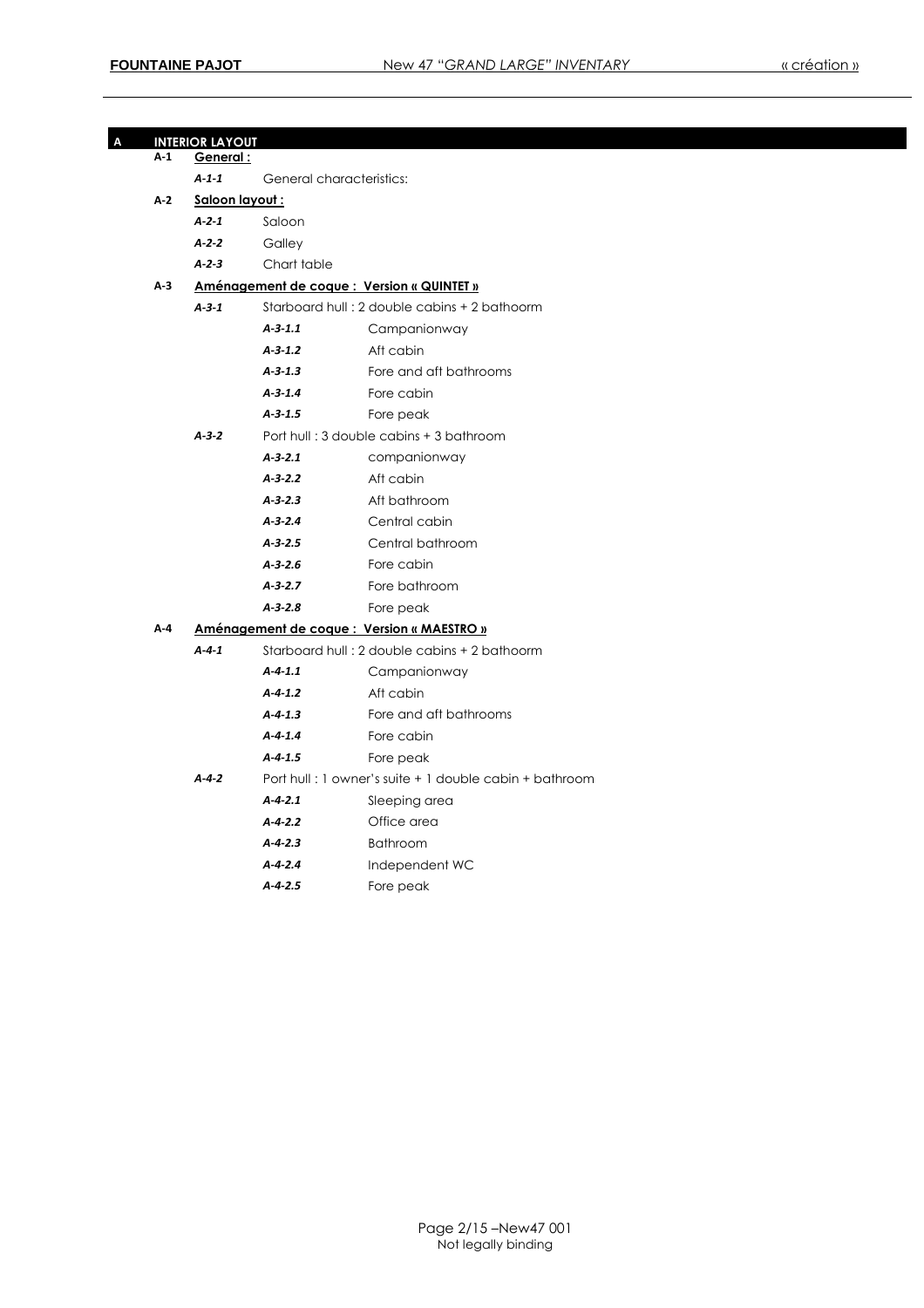|              | <b>FOUNTAINE PAJOT</b>          | New 47 "GRAND LARGE" INVENTARY           | « création » |
|--------------|---------------------------------|------------------------------------------|--------------|
| B            | <b>DECK layout:</b>             |                                          |              |
|              | $B-1$                           | <b>Helm station</b>                      |              |
|              | $B-2$                           | Lounge deck                              |              |
|              | $B-3$                           | Cockpit                                  |              |
|              | $B-4$                           | Fore deck saloon                         |              |
|              | $B - 5$                         | <b>Engine holds</b>                      |              |
| $\mathsf{c}$ | <b>MOTORIZATION:</b>            |                                          |              |
|              | C <sub>1</sub>                  | <b>Engine and Equipments</b>             |              |
|              | $C-2$                           | Fuel system                              |              |
| D            | <b>PLUMBING:</b>                |                                          |              |
|              | $D-1$                           | <b>Freshwater</b>                        |              |
|              | $D-2$                           | <b>Grey water and black water</b>        |              |
|              | $D-3$                           | <b>Bilging system</b>                    |              |
| E            | <b>Electricity / Electronic</b> |                                          |              |
|              | $F-1$                           | Power circuit                            |              |
|              | $E-2$                           | <b>12V Electrical distribution panel</b> |              |
|              | $E-3$                           | Electronic                               |              |
| F            | <b>RIGGING AND SAIL:</b>        |                                          |              |
|              | F <sub>1</sub>                  | Mast and boom                            |              |
|              | $F-2$                           | <b>Sails</b>                             |              |
| G            | <b>DECK FITTINGS</b>            |                                          |              |
|              | $G-1$                           | <b>Helm station</b>                      |              |
|              | $G-2$                           | <b>Steering system</b>                   |              |
|              | $G-3$                           | <b>Other Equipments</b>                  |              |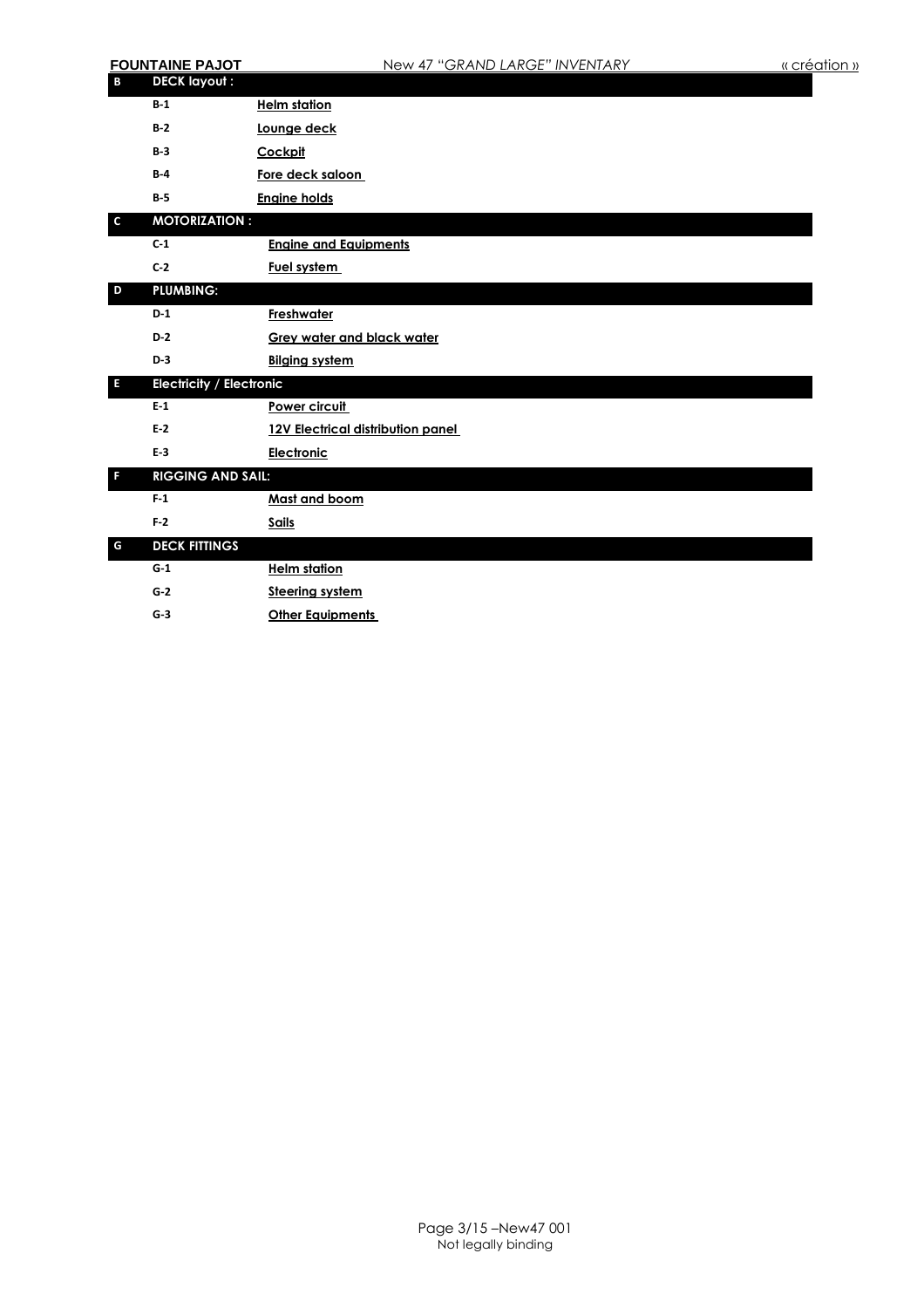# A Interior Layout

## *A-1 General characteristics:*

- Alpi woodworking
- Salon / Cabins flooring: Timber-laid floor
- Lining on rotproof glass felt
- Seat cushions
- Polyether foam mattresses

# *A-2 Saloon Layout:*

### **A-2-1 Saloon**

- **Accessible via a single-leaf sliding door with carpeted entrance**
- Panoramic view through picture windows
- Natural lighting via 2 glass panels
- 1 veneered table
- 6 places bench seat
- Large storage boxes under the bench
- Ventilation via to 2 large front opening hatches
- Main lighting system by 5 spotlights

# **A-2-2 Galley:**

- Galley opened to the outside thanks to a sliding bay
- Ventilation via 1 opening hatch above stove top
- Worktop
- Twin stainless-steel sinks
- Pressurized hot and cold freshwater system from mixer faucet
- 1 x 4 burner stove with pan holder
- 1 stainless gas oven
- 190L cold storage volume (12V)
- 2 large cupboards under the sinks accommodating a dishwasher (optionally)
- 1 storage behind the burner stove
- 1cupboard under the burner stove
- 1 cutlery drawer, 2 drawers for pots & pans
- 1 central "island" with cupboard and a top accessed trash can, bags removed through separate door
- 1 large storage cupboard on the starboard side of the entrance that can accommodate a maximum volume of 130L/34gals in refrigeration mode or 90L/24gals in conservation mode
- storage spaces underneath the floor
- 4 spotlights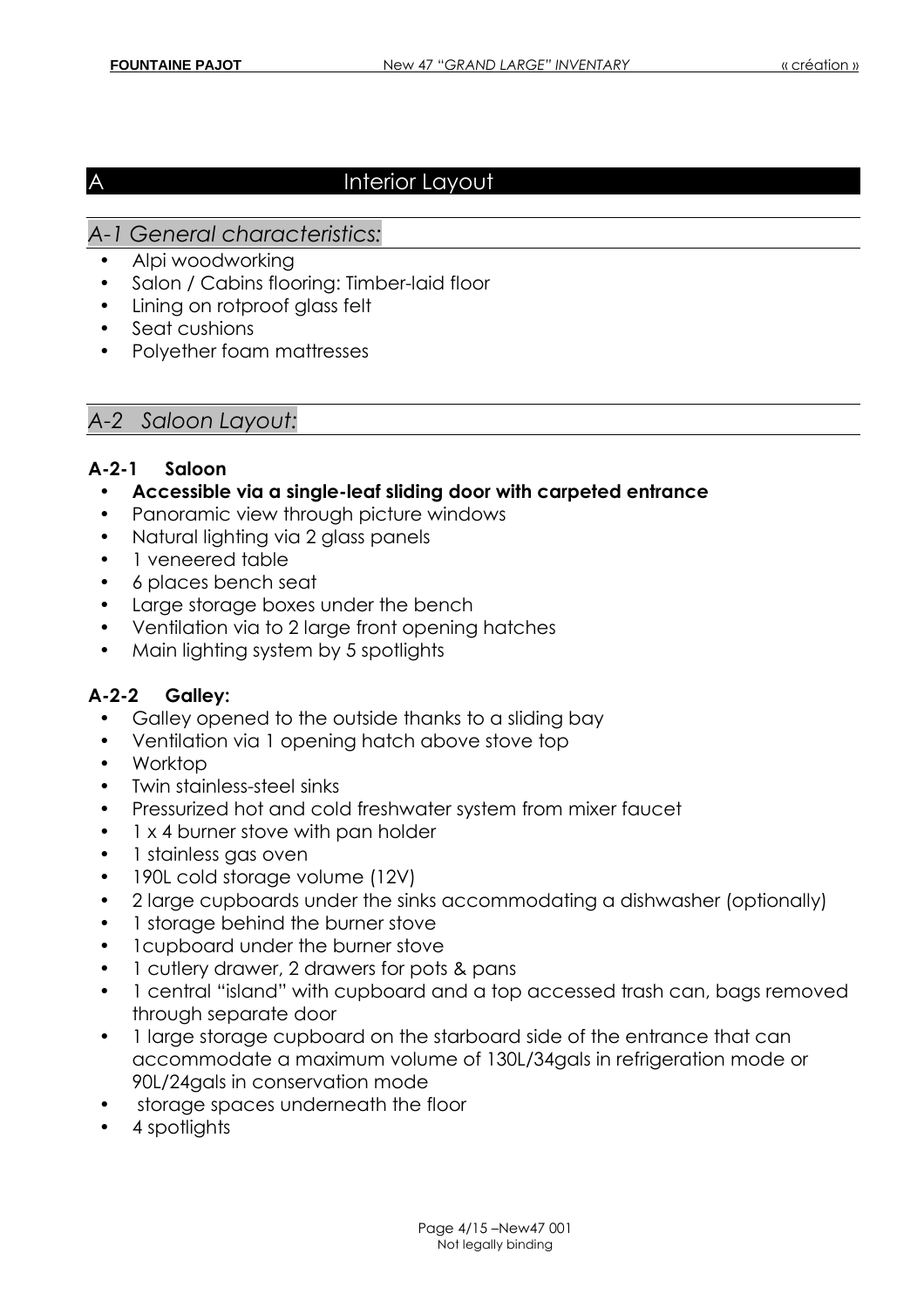#### **A-2-3 Chart Table:**

- Wooden chart table and storage with flap cover
- High navigation instrument console
- 12V Electric panel
- One 12V electric outlet
- Lighting via 1 spotlight & 1 reading lamp for the chart table

# *A-3 Interior Layout: « QUINTET » version:*

5 cabins & 5 independent bathrooms.

# **A-3-1 Starboard hull: 2 double cabins + 2 bathrooms**

# **A-3-1.1 Companionway**

A companionway behind the saloon gives access to the starboard hull

- Wooden staircase
- Lighting via 2 spotlights

# **A-3-1.2 Aft Cabin:**

- Access from the companionway via a wooden door
- Queen-size Island Bed (1,60x2,00 m approx)
- Drawer below the bed with frontal access
- Bedside shelves
- Wardrobe
- Cupboard with shelves in it
- Ventilation via a deck hatch + and 1 hull porthole
- Rear panoramic window
- Large picture-window on hull side
- Curtains to all windows
- Main lighting via 2 spotlights & 2 berth lights
- 1 Bedside two-way switch
- Clothes hooks
- Lining covered ceilings

# **A-3-1.3 Fore & aft bathrooms:**

- Access via wooden door
- Washbasin with worktop
- Mirror with shelf
- Hot and cold freshwater system from mixer faucet
- Shower separated via a Plexiglas panel
- Electric drainage pump
- Mixing valve tap for shower
- Large manual marine toilet
- Storage closet with shelves under the worktop
- Clothes hooks
- Ventilation via 1 deck hatch
- Lighting via 2 spotlights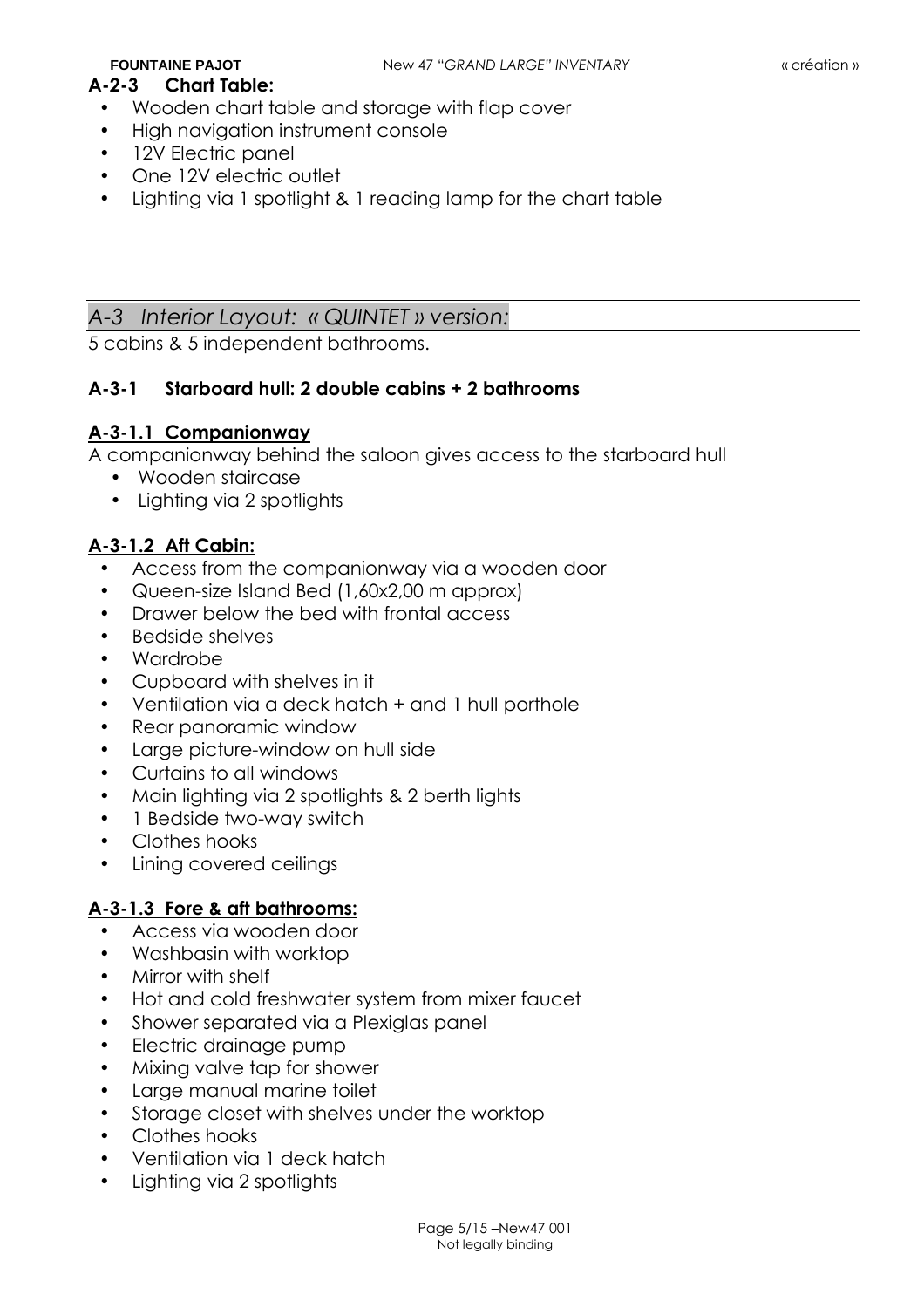### **A-3-1.4 Fore cabin:**

- Access from the companionway via a wooden door
- Queen-size Island Bed/ Double bed (1,60x2,00 m approx)
- Drawer below the bed with frontal access
- Wardrobe
- Cupboard with shelves in it
- Ventilation thanks to a deck hatch + 1 hull porthole
- Large picture-window on hull side
- Curtains to all windows and doors
- Main lighting via 2 spotlights & 2 berth lights
- 1 Bedside two-way switch
- Clothes hooks
- Lining covered ceilings

### **A-3-1.5 Fore peak:**

- Access from the forward cabin or the deck hatch
- Fully-painted, gel-coat finish
- Buoyancy reserve under half-height shelf

### **A-3-2 Port hull: 3 double cabins + 3 bathrooms**

## **A-3-2.1 Companionway**

A **Companionway** behind the saloon gives access to the starboard hull The central & fore cabins though a companionway ahead of the saloon

- Wooden staircase
- 1 spotlight

### **A-3-2.2 Aft cabin:**

- Access from the cockpit though Plexiglas door including keylock
- Queen-size bed (1,60x2,00 approx.)
- Drawer below the bed with frontal access
- Wardrobe
- Cupboard with shelves in it
- Ventilation thanks 1 hull porthole
- Picture-window on hull side
- Curtains to all windows and doors
- Lining covered ceilings
- Main lighting via 2 spotlights & 2 berth lights
- 1 Bedside two-way switch
- Clothes hook

### **A-3-2.3 Aft bathroom:**

- Access via wooden door
- Washbasin with worktop
- Mirror with shelf
- Hot and cold freshwater system from mixer faucet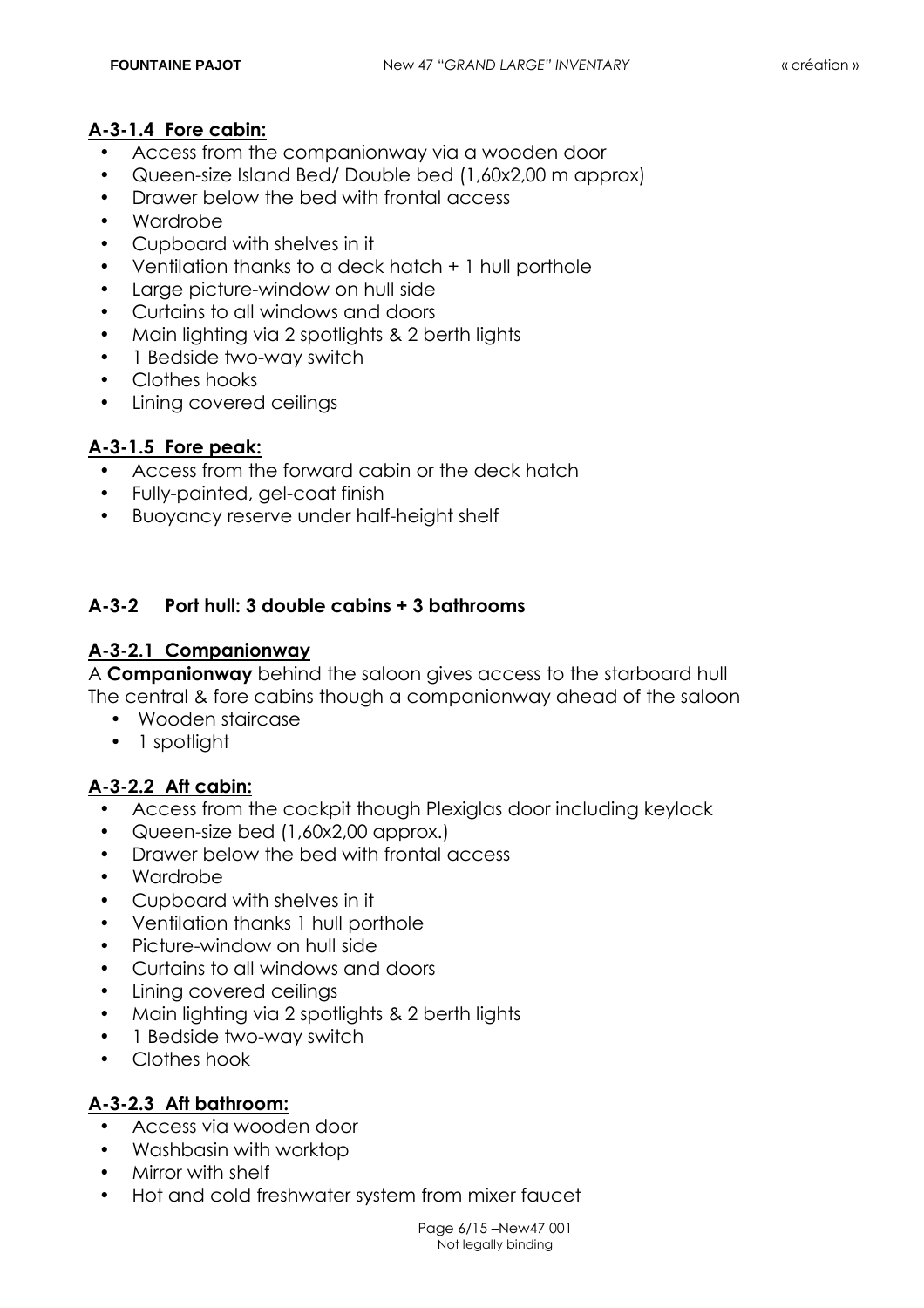- Electric drainage pump for greywater
- Mixing valve tap for shower
- Large manual marine toilet
- Storage closet with shelves under the worktop
- Clothes hooks
- Ventilation thanks to 1 deck hatch
- Lighting via 2 spotlights

#### **A-3-2.4 Central cabin:**

- Access from the companionway via a wooden door
- 2 single bunk beds (0.9 x2,00 approx.)
- Drawer below the bed with frontal access
- Wardrobe
- Ventilation thanks to a deck hatch + 1 hull porthole
- Large picture-window on hull side
- Curtains to all windows and doors
- Main lighting via 2 spotlights & 2 berth lights
- 1 Bedside two-way switch
- Clothes hook
- Lining covered ceilings

#### **A-3-2.5 Central bathroom:**

- Access via wooden door from the companionway
- Washbasin with worktop
- Mirror with shelf
- Hot and cold freshwater system from mixer faucet
- Electric drainage pump for greywater
- Mixing valve tap for shower
- Large manual marine toilet
- Ventilation

### **A-3-2.6 Fore Cabin:**

- Access from the companionway via a wooden door
- Queen-size Island Bed (1,60x2,00 m approx)
- Drawer below the bed with frontal access
- Wardrobe
- Ventilation thanks to a deck hatch and 1 hull porthole
- Large picture-window on hull side
- Curtains to all windows and doors
- Main lighting via 2 spotlights & 2 berth lights
- 1 Bedside two-way switch
- Clothes hook
- Lining covered ceilings

#### **A-3-2.7 Forward bathroom:**

- Access via wooden door
- Washbasin with worktop
- Mirror with shelf
- Hot and cold freshwater system from mixer faucet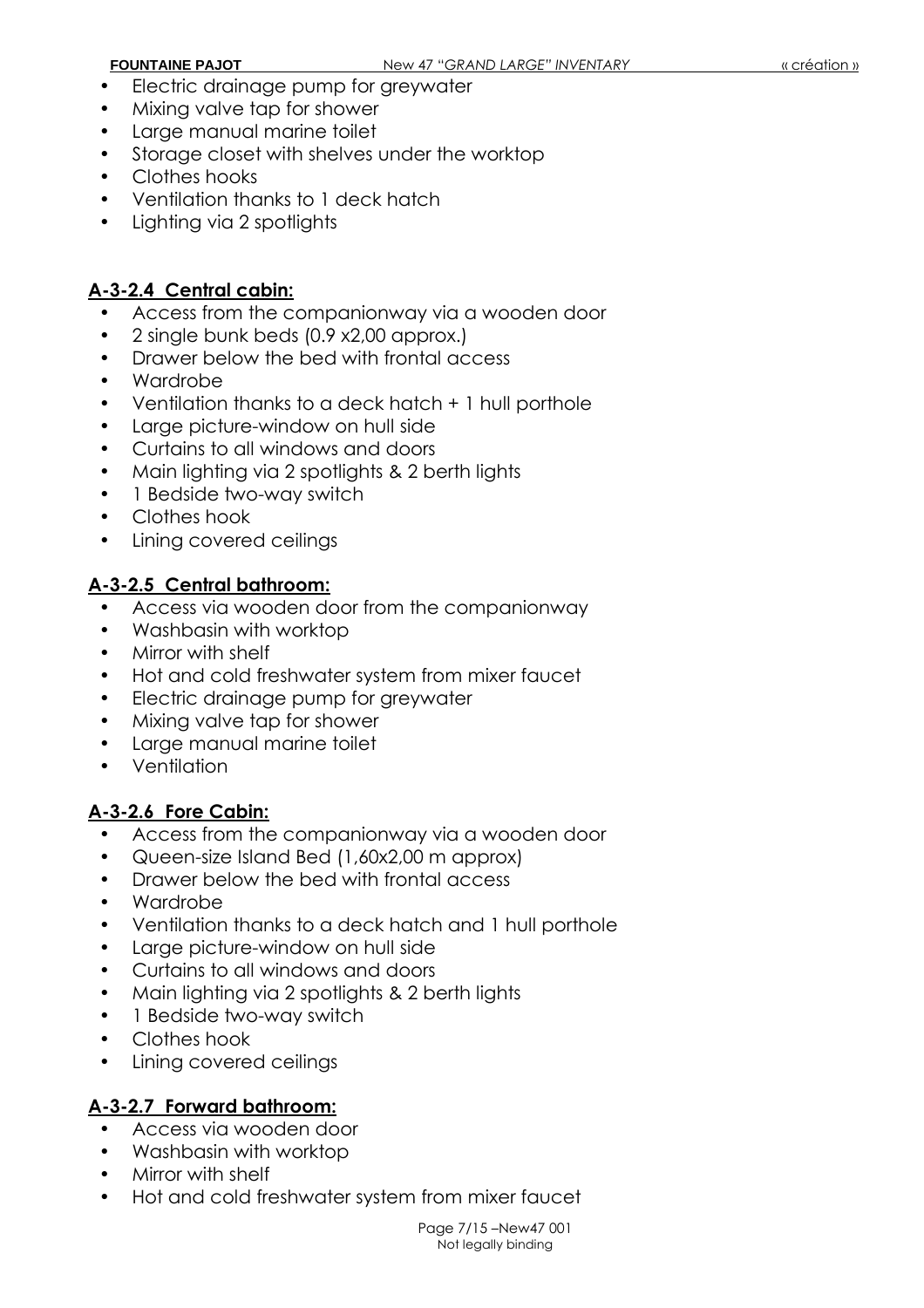- Shower separated via a Plexiglas panel
- Electric drainage pump for greywater
- Mixing valve tap for shower
- Large manual marine toilet
- Storage closet with shelves under the worktop
- Clothes hooks
- Ventilation thanks to 1 deck hatch
- Lighting via 2 spotlights

# **A-3-2.8 Forepeak:**

- Access from the forward cabin
- Fully-painted, gel-coat finish
- Buoyancy reserve under half-height shelf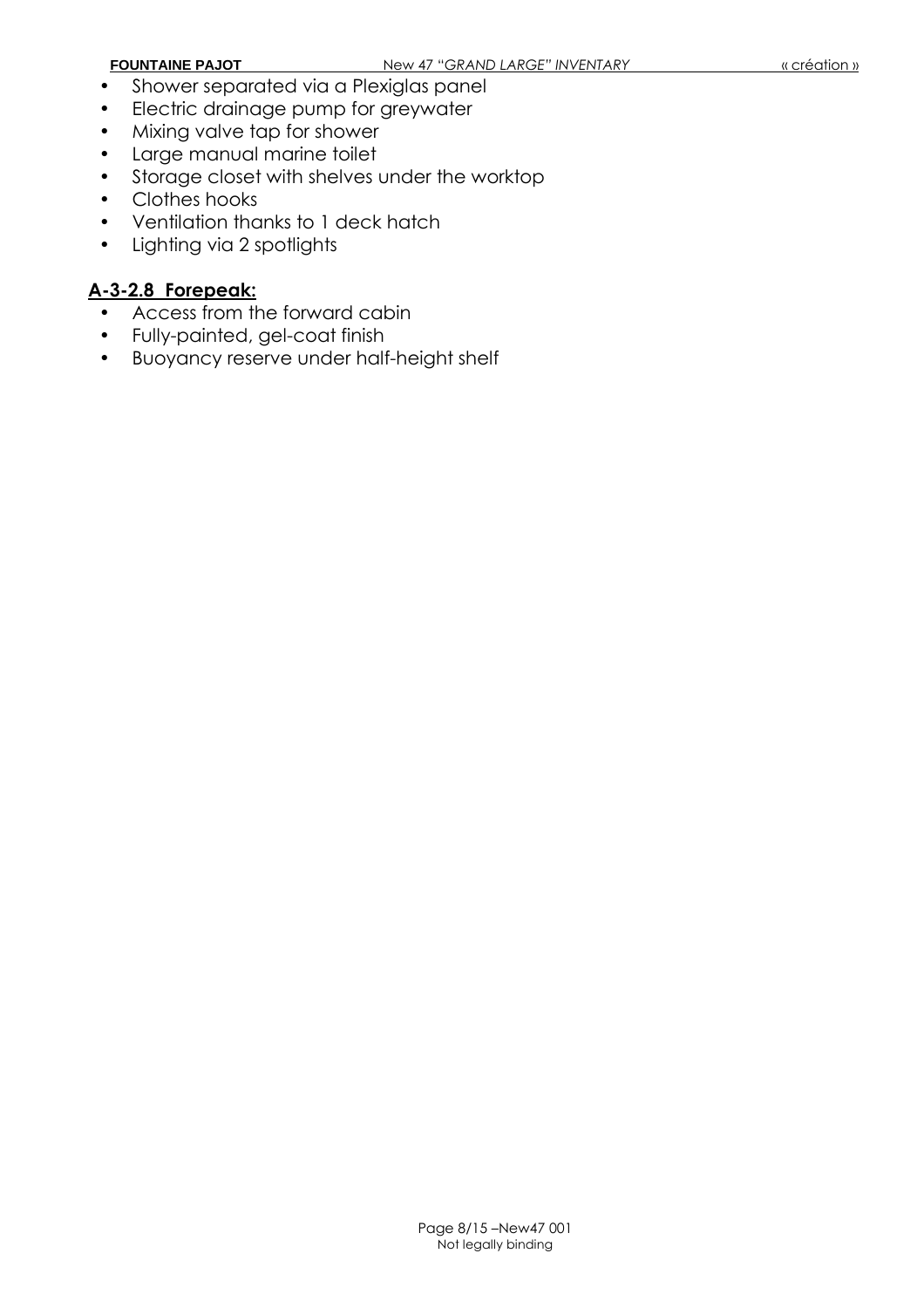# *A-4 Interior Layout: « MAESTRO » Version:*

1 Owner's suite + 1 double cabin to port & 2 double cabins to starboard

#### **A-4-1 Starboard hull: 2 double cabins + 2 bathrooms**

#### **A-4-1.1 Companionway**

A companionway behind the saloon gives access to the starboard hull

- Wooden staircase
- Lighting via 2 spotlights

### **A-4-1.2 Aft Cabin:**

- Access from the companionway via a wooden door
- Queen-size Island Bed (1,60x2,00 m approx)
- Drawer below the bed with frontal access
- Bedside shelves
- Wardrobe
- Cupboard with shelves in it
- Ventilation via a deck hatch and 1 hull porthole
- Rear panoramic window
- Large picture-window on hull side
- Curtains to all windows
- Main lighting via 2 spotlights & 2 berth lights
- 1 Bedside two-way switch
- Clothes hooks
- Lining covered ceilings

#### **A-4-1.3 Fore & aft bathrooms:**

- Access via wooden door
- Washbasin with worktop
- Mirror with shelf
- Hot and cold freshwater system from mixer faucet
- Shower separated via a Plexiglas panel
- Electric drainage pump
- Mixing valve tap for shower
- Large manual marine toilet
- Storage closet with shelves under the worktop
- Clothes hooks
- Ventilation via 1 deck hatch
- Lighting via 2 spotlights

#### **A-4-1.4 Fore cabin:**

- Access from the companionway via a wooden door
- Queen-size Island Bed/ Double bed (1,60x2,00 m approx)
- Drawer below the bed with frontal access
- Wardrobe
- Cupboard with shelves in it
- Ventilation thanks to a deck hatch and 1 hull porthole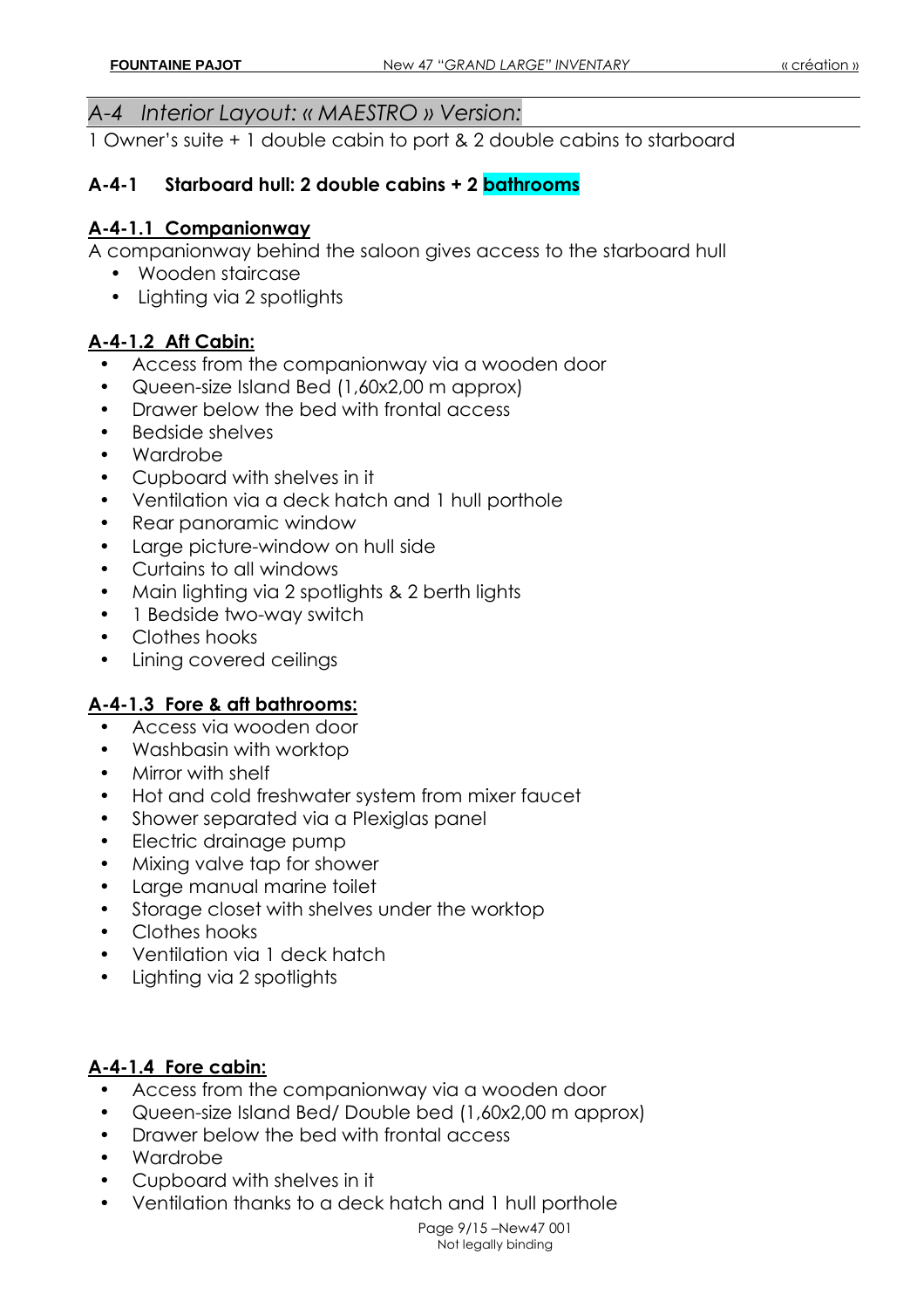- Large picture-window on hull side
- Curtains to all windows and doors
- Main lighting via 2 spotlights & 2 berth lights
- 1 Bedside two-way switch
- Clothes hooks
- Lining covered ceilings

#### **A-4-1.5 Fore peak:**

- Access from the forward cabin or the deck hatch
- Fully-painted, gel-coat finish
- Buoyancy reserve under half-height shelf

### **A-4-2 Port hull: 1 Owner's suite + 1 double cabin & bathroom**

Access to the Owner's cabin through a wooden sliding door

#### **A-4-2.1 Owner's cabin –Sleeping area**

- Queen-size Island Bed (1,60x2,00 m approx)
- Drawer below the bed with frontal access
- Bedside shelves
- Wardrobe
- Cupboard with shelves in it
- Ventilation thanks to a deck hatch and 1 hull porthole
- Rear panoramic window
- Large picture-window on hull side
- Curtains to all windows and doors
- Main lighting via 2 spotlights & 2 berth lights
- 1 Bedside two-way switch
- Clothes hooks
- Storage compartment under the berth

### **A-4-2.2 Owner's cabin – Office area :**

- Desk with storage cabinet
- 1 seat
- Storage cabinet below the desk
- Large storage furniture: hanging closet, cupboard and wardrobe
- Library wall niche
- Main lighting via 3 spotlights & 1 berth light
- Ventilation via 1 deck hatch
- Lining covered ceilings

### **A-4-2.3 Owner's cabin - Bathroom :**

- Washbasin with worktop
- Mirror with shelf
- Hot and cold freshwater system from mixer faucet
- 1 large storage cupboard with shelves and hanging cupboard which may optionally be fitted with a 5 kg washing machine
- Storage closet with shelves under the worktop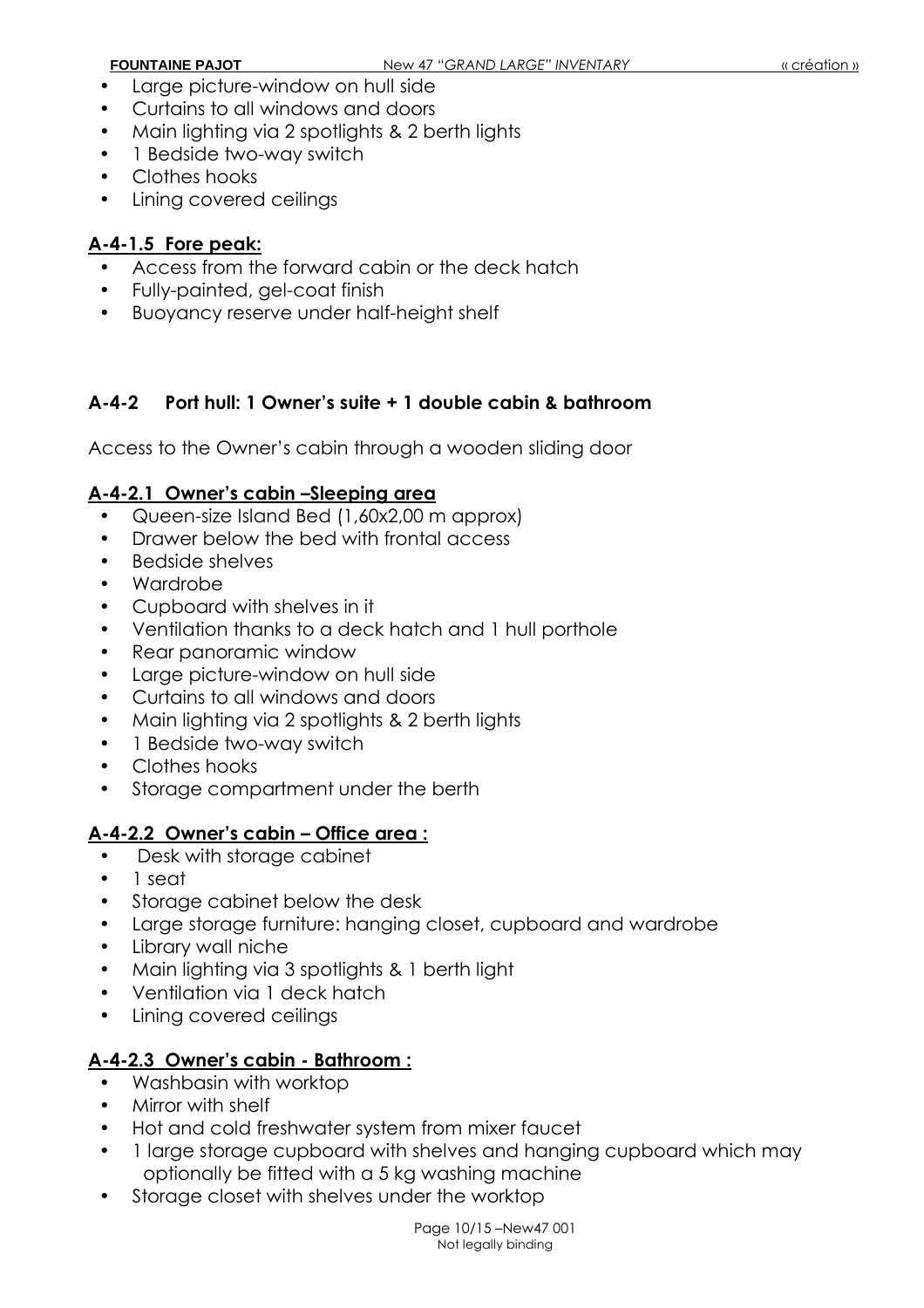- Ventilation via 1 deck hatch
- Shower separated via a Plexiglas panel
- Mixing valve tap for shower
- Electric drainage pump for greywater
- Lighting via 3 spotlights
- Clothes hooks

# **A-4-2.4 Independent WC**

- Access from the bathroom
- Manual W.C.
- Toilet roll bracket
- Ventilation by 1 deck hatch
- Lighting by LED spotlight

# **A-4-2.5 Forepeak:**

- Access from the WC
- Fully-painted, gel-coat finish
- Buoyancy reserve under half-height shelf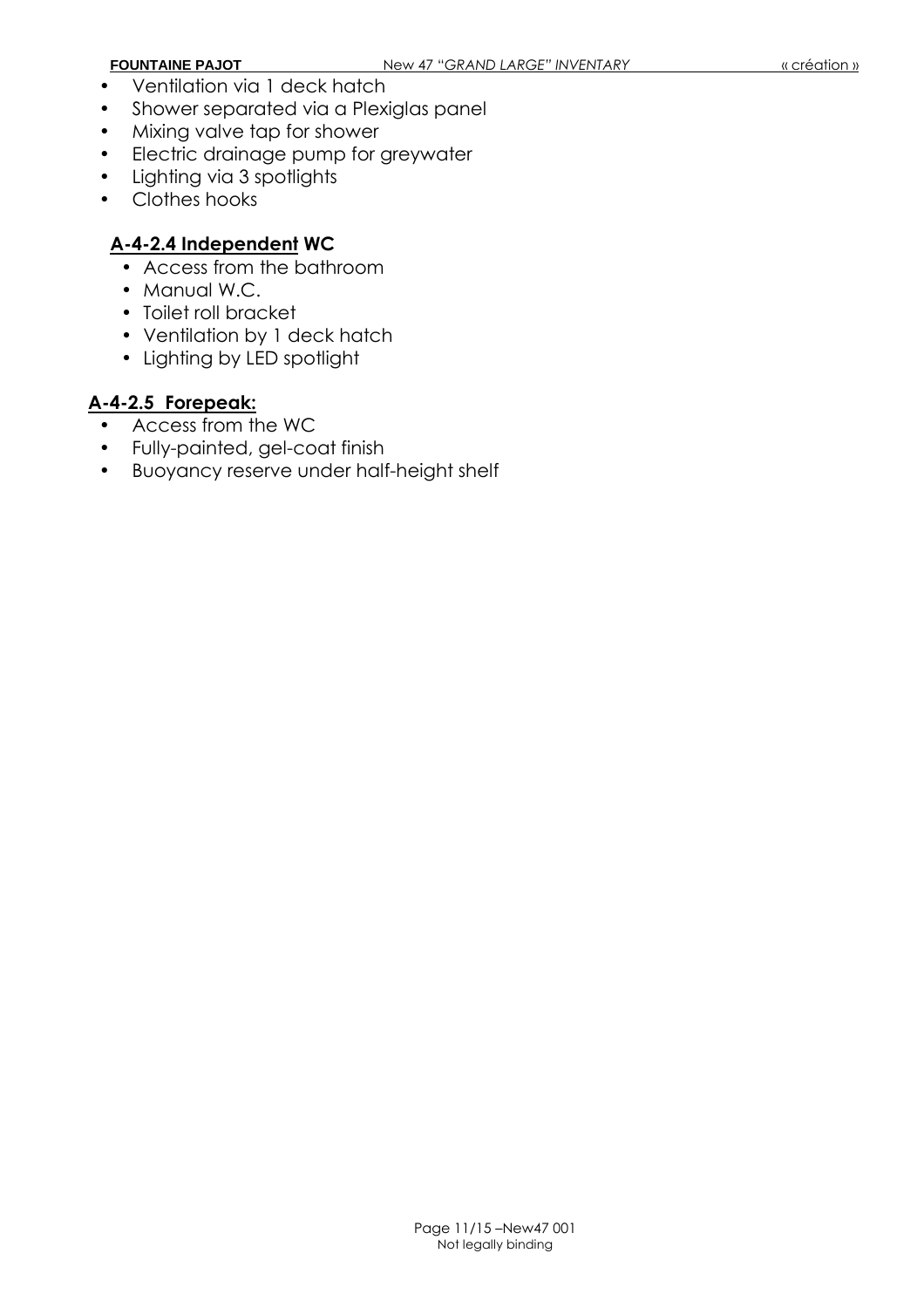# B Deck Layout

### *B-1 Helm station:*

- Access through staircase from the cockpit
- Triple helmsman seat
- Instrument console
- 360° view / All-round visibility
- Access to the Lounge deck through staircase

### *B-2 Lounge deck:*

- Access via staircase from wheelhouse
- Available area for solarium and mattresses
- Visibility 360°
- Lounge with large sofa

### *B-3 Cockpit:*

- Large cockpit: Circulation without threshold towards the saloon.
- Access via the transom platforms
- Transom platform with swimming ladder (at port) & handrail
- 1 cold shower in the port platform
- GRP Bimini protecting all the cockpit
- 8 seats sofa around the table
- 1 Teck cockpit table with a capacity of 8 places (10 places in option)
- Serving hatch to the galley via sliding bay
- 1 Large storage area under the sofa
- 1 fainting sofa with large storage locker
- 1 Transom sofa with large storage locker
- 1 Gas chest for 2 bottles
- Space on starboard side for a cockpit 75L fridge
- Additional ventilation and lighting via 1 deck hatch
- Lighting via 2 waterproof spotlights
- Space available for a barbecue on starboard side aft of the cockpit

### *B-4 Fore-deck saloon:*

- 1 Large chest giving access to windlass and anchor as well as water tanks
- Relaxation area with U-shaped sunbed (cushions optional)

### *B-5 Engine holds:*

• Access via polyester deck hatch installed on stainless steel gas cylinders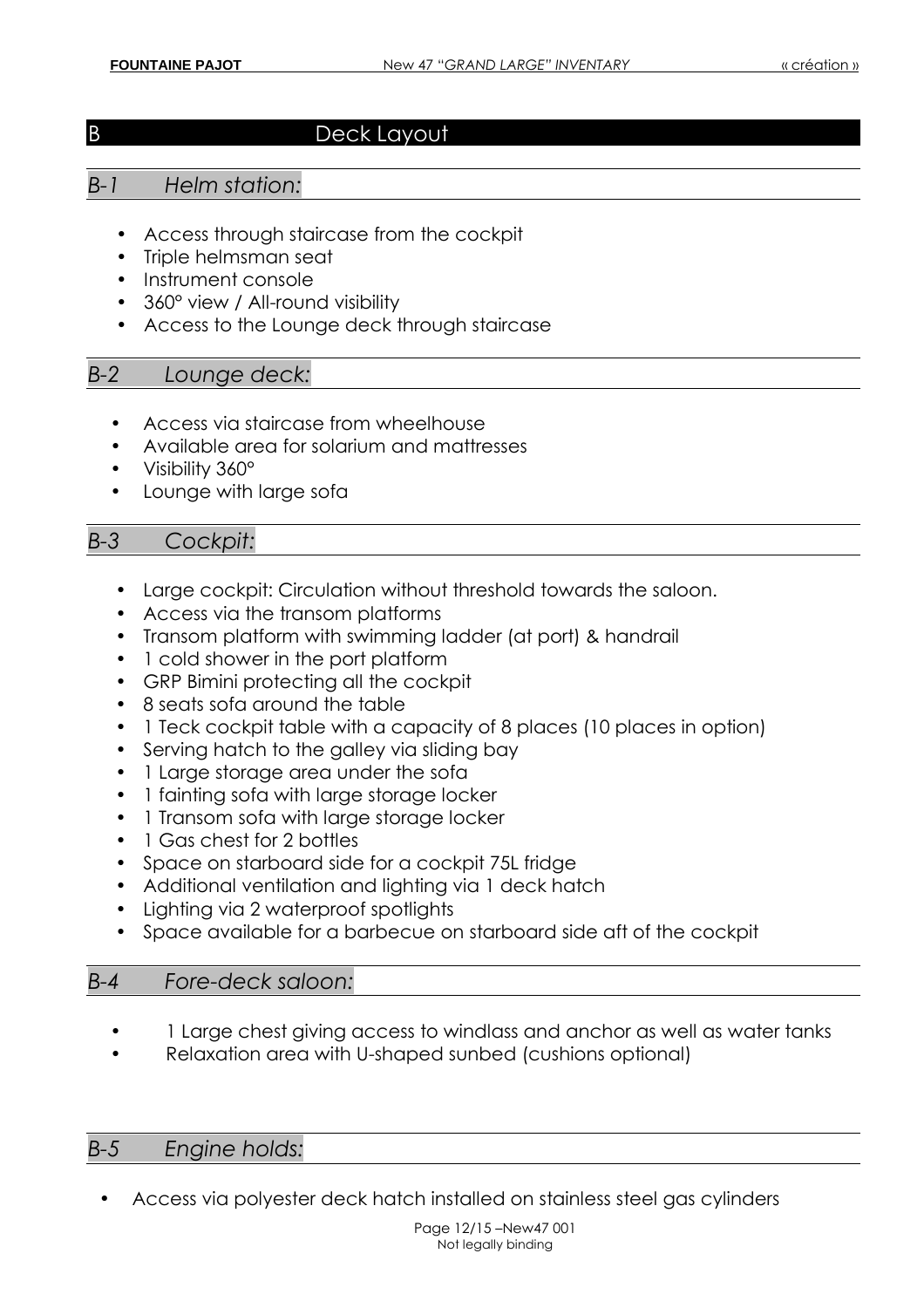- Sound proofing
- Neon lighting

# C MOTORIZATION

#### *C-1 Engines & Equipments:*

- 2 Saildrive Volvo engine D2- 40CV
- 3 Blades fixed propeller
- Salt water filters
- Engine cooled via heat exchanger
- Complete engine panel and dual controls at helm station
- Hour meter

*C-2 Fuel System:*

- 1 Fuel tank 470L in each hull fuel filling on both side decks including backflow protection device
- 2 Electric fuel gauge (indicator at chart table)
- 1 Fuel pre-filter / water separator + 1 engine fuel filter / engine
- Fuel shut-off valves

# D PLUMBING

*D-1 Freshwater:*

- 2 Freshwater tanks in the technical compartment at bow (700L total capacity) with
- 1 Electric gauge at chart table
- 1 Electric pump and pressure accumulator
- 1 Mixed water heater 40l in port hull
- Available space for an additional water heater 40l in the starboard hull

*D-2 Grey water and black water:*

- Shower drainage via individual shower pump (automatic pump-out).
- 1 holding tank.

#### *D-3 Bilging system:*

- 1 electric bilge pump (2m<sup>3</sup>/h) in each engine room
- 1 electric bilge pump (2m<sup>3</sup>/h) in each hull
- 1 manual exterior bilge pump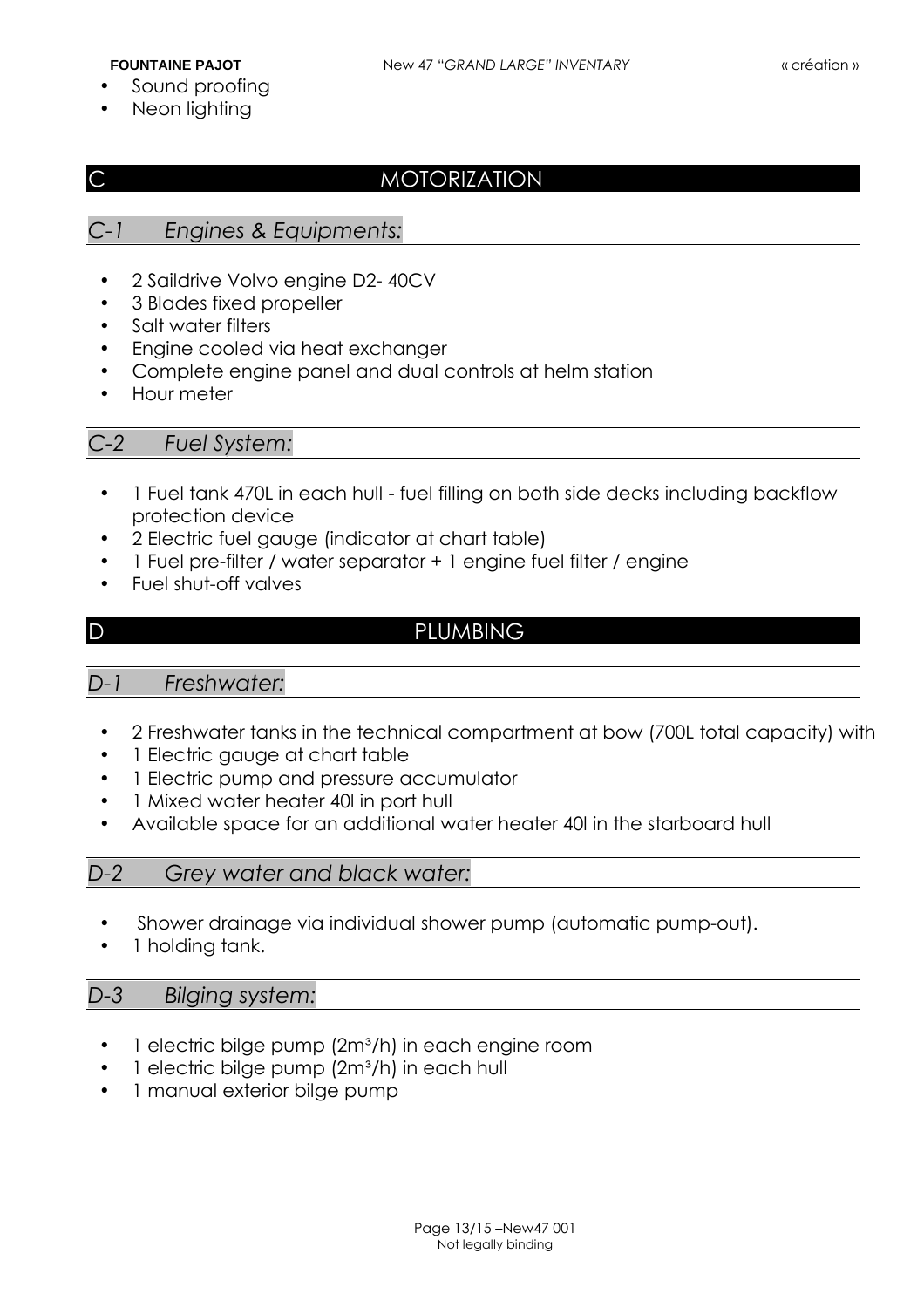**FOUNTAINE PAJOT** New 47 "*GRAND LARGE" INVENTARY* « création »

## E ELECTRICITY / ELECTRONIC

#### *E-1 Power circuit:*

- 2 x 115A/12V engine alternators
- 1 set starboard onboard/engine batteries of 600A/h (4 x 150 Ah)
- 1 port engine battery of 50A/h/ 800CCA
- 1 automatic back-up link and 1 Manual back-up link

### *E-2 12V Electrical Distribution Panel:*

- General 12V distribution panel at chart table protected via circuit breakers
- Voltmeter for onboard batteries
- Spare sockets for extra equipment
- All accommodation lightings LED

*E-3 Electronic:*

• 1 V.H.F mast head antenna

# RIGGING & SAILS

### *F-1 Mast & Boom:*

- Mast and boom in anodized aluminum
- Complete standing rigging
- Ball bearing mainsail luff cars
- 1 tackle on mainsail halyard
- 1 topping lift
- 3 reef pennants
- 1 genoa halyard
- 1 spinnaker halyard
- Lazy-jack
- Clutches on all halyards for genoa, spinnaker and topping lift
- Clutches on reef pennants at boom exit
- 2 flag halyards
- Navigation, running and mooring lights
- Deck lighting

# *F-2 Sails:*

- Full batten CSR mainsail
- Roller genoa fuller
- Genoa with UV band